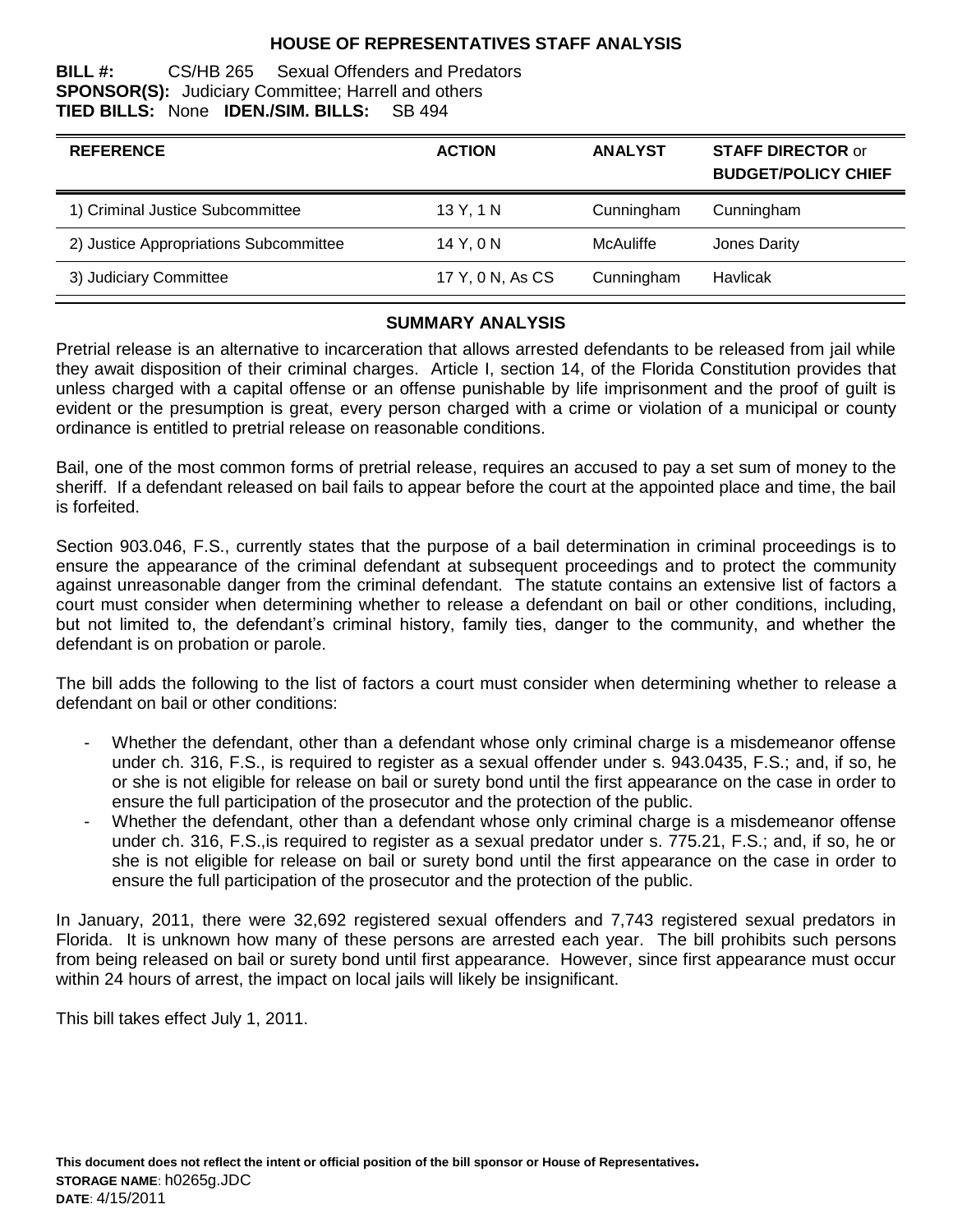## **FULL ANALYSIS**

### **I. SUBSTANTIVE ANALYSIS**

#### A. EFFECT OF PROPOSED CHANGES:

#### **Current Situation**

#### Pretrial Release

Pretrial release is an alternative to incarceration that allows arrested defendants to be released from jail while they await disposition of their criminal charges.<sup>1</sup> Generally, pretrial release is granted by releasing a defendant on their own recognizance, by requiring the defendant to post bail, and/or by requiring the defendant to participate in a pretrial release program.<sup>2</sup>

Article I, section 14, of the Florida Constitution provides that unless charged with a capital offense or an offense punishable by life imprisonment and the proof of guilt is evident or the presumption is great, every person charged with a crime or violation of a municipal or county ordinance is entitled to pretrial release on reasonable conditions. The accused may be detained if no conditions of release can reasonably protect the community from risk of physical harm to persons, assure the presence of the accused at trial, or assure the integrity of the judicial process.<sup>3</sup>

Bail, one of the most common forms of pretrial release, requires an accused to pay a set sum of money to the sheriff. If a defendant released on bail fails to appear before the court at the appointed place and time, the bail is forfeited.

Section 903.046, F.S., currently states that the purpose of a bail determination in criminal proceedings is to ensure the appearance of the criminal defendant at subsequent proceedings and to protect the community against unreasonable danger from the criminal defendant. The statute further specifies that when determining whether to release a defendant on bail or other conditions, and what that bail or those conditions may be, courts must consider the following:

- The nature and circumstances of the offense charged.
- The weight of the evidence against the defendant.
- The defendant's family ties, length of residence in the community, employment history, financial resources, and mental condition.
- The defendant's past and present conduct, including any record of convictions, previous flight to avoid prosecution, or failure to appear at court proceedings.<sup>4</sup>
- The nature and probability of danger which the defendant's release poses to the community.
- The source of funds used to post bail.
- Whether the defendant is already on release pending resolution of another criminal proceeding or on probation, parole, or other release pending completion of a sentence.
- The street value of any drug or controlled substance connected to or involved in the criminal charge.<sup>5</sup>

 $\overline{a}$ 

<sup>1</sup> Report No. 10-08, *"Pretrial Release Programs' Compliance with New Reporting Requirements is Mixed,"* Office of Program Policy Analysis & Government Accountability, January 2010.

 $^2$  *Id*.

 $3$  Art. I, s. 14, Fla. Const.

 $4$  Section 903.046(2)(d), F.S., specifies that any defendant who failed to appear on the day of any required court proceeding in the case at issue, but who later voluntarily appeared or surrendered, is not eligible for a recognizance bond; and any defendant who failed to appear on the day of any required court proceeding in the case at issue and who was later arrested is not eligible for a recognizance bond or for any form of bond which does not require a monetary undertaking or commitment equal to or greater than \$2,000 or twice the value of the monetary commitment or undertaking of the original bond, whichever is greater. Section 903.046(2)(d), F.S., also specifies that notwithstanding anything in s. 903.046, F.S., the court has discretion in determining conditions of release if the defendant proves circumstances beyond his or her control for the failure to appear; and that s. 903.046, F.S., may not be construed as imposing additional duties or obligations on a governmental entity related to monetary bonds.

**STORAGE NAME**: h0265g.JDC **PAGE: 2** 5 Section 903.046(2)(d), F.S., specifies that it is the finding and intent of the Legislature that crimes involving drugs and other controlled substances are of serious social concern, that the flight of defendants to avoid prosecution is of similar serious social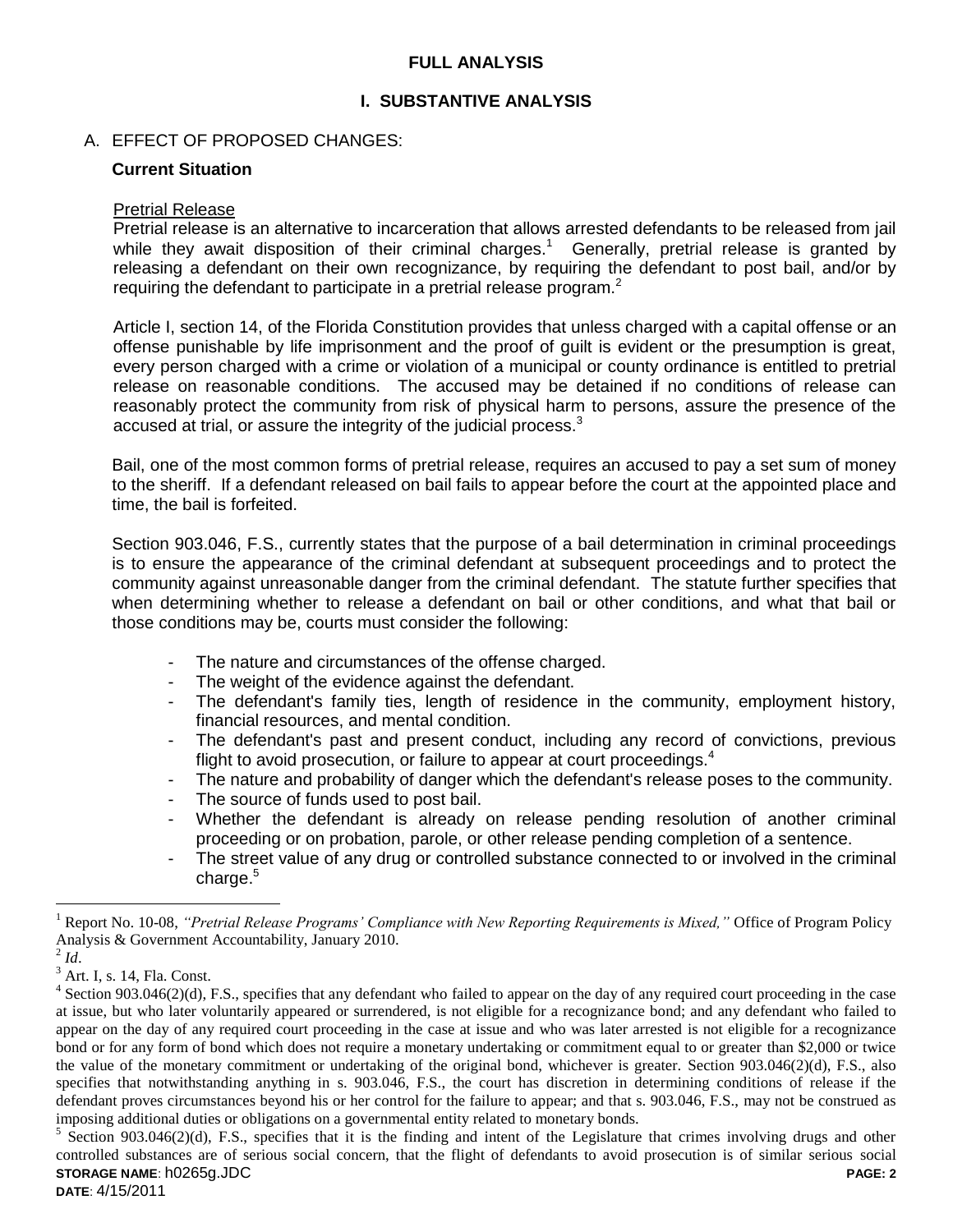- The nature and probability of intimidation and danger to victims.
- Whether there is probable cause to believe that the defendant committed a new crime while on pretrial release.
- Any other facts that the court considers relevant.
- Whether the crime charged is a violation of ch. 874,  $F.S.,<sup>6</sup>$  or alleged to be subject to enhanced punishment under ch. 874, F.S. If any such violation is charged against a defendant or if the defendant is charged with a crime that is alleged to be subject to such enhancement, he or she shall not be eligible for release on bail or surety bond until the first appearance on the case in order to ensure the full participation of the prosecutor and the protection of the public.<sup>7</sup>

## Pretrial Release – Offenders on Community Supervision

Section 948.06, F.S., sets forth the procedures used when an offender on probation $8$  or community control<sup>9</sup> violates the terms and conditions of their supervision. Offenders arrested for violating the terms and conditions of community supervision are arrested and brought before the sentencing court.<sup>10</sup> Generally, if the offender denies having violated the terms of supervision, the court has the option to commit the offender to jail, release the offender with or without bail to await further hearing, or dismiss the charge. $11$ 

In certain instances, courts are limited or prohibited from granting pretrial release to offenders arrested for violating their terms of supervision. Section 948.06(4), F.S., requires the court to make a finding that the following offenders are not a danger to the public before releasing the offender on bail:

- Offenders who are under supervision for any offense prescribed in ch. 794., s. 800.04(4), (5), and (6), s. 827.071, or s. 847.0145, F.S.<sup>12</sup>
- Offenders are registered sexual offenders or sexual predators.<sup>13</sup>
- Offenders who are under supervision for a criminal offense for which the offender would meet the sexual predator or sexual offender registration requirements in ss. 775.21, 943.0435, or 944.607, F.S., but for the effective date of those sections.

The statute also prohibits a court from granting pretrial release to an offender arrested for violating their terms of supervision (other than violations related to a failure to pay costs) and who is:

- A violent felony offender of special concern:<sup>14</sup>
- On supervision for any offense committed on or after March 12, 2007, and who is arrested for any qualifying offense;  $or<sup>15</sup>$

 $\overline{a}$ 

<sup>14</sup> The term "violent felony offender of special concern" is defined in s.  $948.06(8)(b)$ , F.S.

**STORAGE NAME**: h0265g.JDC **PAGE: 3** <sup>15</sup> The term "qualifying offense" is defined in s.  $948.06(8)(c)$ , F.S., and includes offenses that qualify someone as a sexual offender.

concern, and that frequently such defendants are able to post monetary bail using the proceeds of their unlawful enterprises to defeat the social utility of pretrial bail. Therefore, the courts should carefully consider the utility and necessity of substantial bail in relation to the street value of the drugs or controlled substances involved.

<sup>&</sup>lt;sup>6</sup> Chapter 874, F.S., relates to criminal gang enforcement and prevention.

<sup>&</sup>lt;sup>7</sup> Section 903.046, F.S.

<sup>&</sup>lt;sup>8</sup> Section 948.001, F.S., defines the term "probation" as a form of community supervision requiring specified contacts with parole and probation officers and other terms and conditions as provided in s. 948.03, F.S.

<sup>9</sup> Section 948.001, F.S., defines the term "community control" as a form of intensive, supervised custody in the community, including surveillance on weekends and holidays, administered by officers with restricted caseloads. Community control is an individualized program in which the freedom of an offender is restricted within the community, home, or non-institutional residential placement and specific sanctions are imposed and enforced.

Section 948.06, F.S.

<sup>11</sup> *Id*.

 $12$  Chapter 794, F.S., relates to sexual battery. Section 800.04, F.S., relates to lewd and lascivious offenses upon or in the presence of a person less than 16 years of age. Section 827.071, F.S., relates to sexual performance by a child. Section 847.0145, F.S., relates to selling or buying of minors.

 $^{13}$  Sections  $775.21$ , 943.0435, and 944.607, F.S., set forth the criteria one must meet to be considered a sexual offender or sexual offenders. The statutes also provide registration requirements for sexual offenders and sexual predators.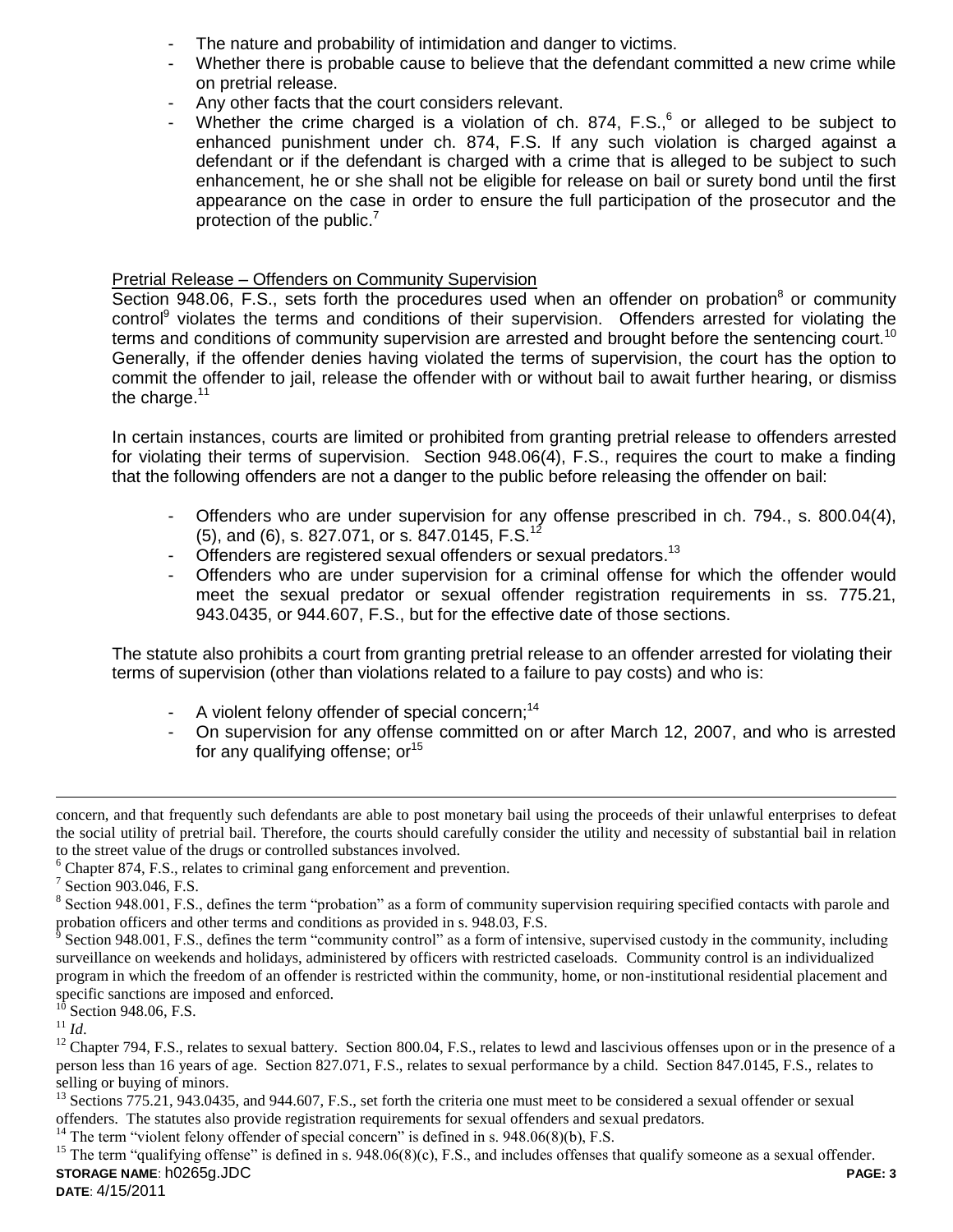- On supervision, has previously been found by a court to be a habitual violent felony offender as defined in s. 775.084(1)(b), F.S., a three-time violent felony offender as defined in s. 775.084(1)(c), F.S., or a sexual predator under s. 775.21, F.S., and who is arrested for committing a qualifying offense on or after March 12, 2007.

Such persons must remain in custody pending the resolution of the violation.<sup>16</sup>

## **Effect of the Bill**

The bill amends s. 903.046, F.S., to add the following to the list of factors a court must consider when determining whether to release a defendant on bail or other conditions:

- Whether the defendant, other than a defendant whose only criminal charge is a misdemeanor offense under ch. 316, F.S., $17$  is required to register as a sexual offender under s. 943.0435, F.S.; and, if so, he or she is not eligible for release on bail or surety bond until the first appearance<sup>18</sup> on the case in order to ensure the full participation of the prosecutor and the protection of the public.
- Whether the defendant, other than a defendant whose only criminal charge is a misdemeanor offense under ch. 316, F.S., is required to register as a sexual predator<sup>19</sup> under s. 775.21, F.S.; and, if so, he or she is not eligible for release on bail or surety bond until the first appearance on the case in order to ensure the full participation of the prosecutor and the protection of the public.

## B. SECTION DIRECTORY:

Section 1. Amends s. 903.046, F.S., relating to purpose of and criteria for bail determination.

Section 2. This bill takes effect July 1, 2011.

## **II. FISCAL ANALYSIS & ECONOMIC IMPACT STATEMENT**

- A. FISCAL IMPACT ON STATE GOVERNMENT:
	- 1. Revenues:

None.

2. Expenditures:

None.

- B. FISCAL IMPACT ON LOCAL GOVERNMENTS:
	- 1. Revenues:

None.

2. Expenditures:

In January, 2011, there were 32,692 registered sexual offenders and 7,743 registered sexual predators in Florida. It is unknown how many of these persons are arrested each year. The bill prohibits such persons from being released on bail or surety bond until first appearance. However, since first appearance must occur within 24 hours of arrest, the impact on local jails will likely be insignificant.

 $\overline{a}$ 

Section 948.06(8)(d), F.S.

 $17$  Chapter 316, F.S., is the State Uniform Traffic Control chapter.

<sup>18</sup> *See* Rule 3.130, Fla. R. Crim. Proc.

**STORAGE NAME**: h0265g.JDC **PAGE: 4** <sup>19</sup> In very general terms, the distinction between a sexual predator and a sexual offender depends on what offense the person has been convicted of, whether the person has previously been convicted of a sexual offense, and the date the offense occurred.